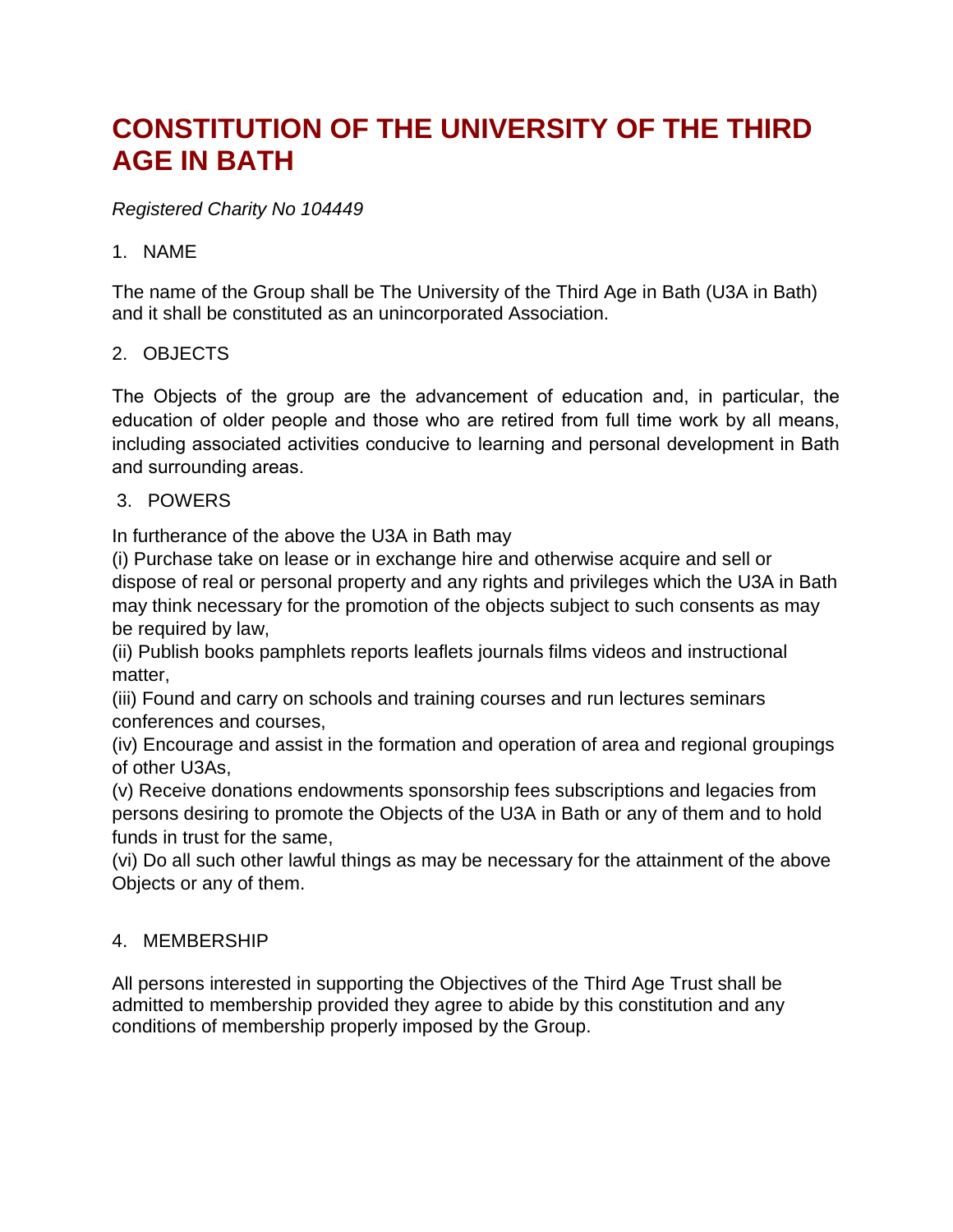#### 5. MANAGEMENT

5. 1 The Management of the Group shall be invested in a Committee consisting of members whose duty it shall be to carry out its general policy and to provide for the administration management and control of the affairs and property of the Group. The Committee shall consist of the following:

(i) at least 5 and not more than 10 members excluding those who are co-opted, (ii) not more than 4 members co-opted by the Committee.

5. 2 The election of members of the Committee shall be held at the Annual General Meeting of the Group. Nominations shall be in writing and delivered to the Secretary. Nominations shall close during the Annual General Meeting at a time decided and announced by the Secretary.

5. 3 The members of the Committee shall elect from among their number the officers of the Group, that is the Chairman, Secretary and Treasurer. Such elections shall take place not more than 10 days after the election of the Committee. The members of the Committee shall take office at the conclusion of the Annual General Meeting and there shall be at least 4 committee meetings a year.

5. 4 Special Committee meetings may be called at any time by the Chairman or by any two members of the Committee upon seven clear days notice being given to all the other Committee members of the matters to be discussed.

5. 5 At Committee meetings matters shall be decided by a simple majority of votes the Chairman shall have a casting vote. The quorum for any Committee meeting shall be 3 or one third of the Committee whichever is the greater.

5. 6 The proceedings of the Committee shall not be invalidated by any defect in the appointment election or co-option of any Committee member.

5. 7 Any casual vacancy in the Committee may be filled by a member appointed by the Committee.

5. 8 The members of the Committee (including members co-opted by the Committee and any members appointed by the Committee to fill casual vacancies) shall hold office until the conclusion of the next Annual General Meeting.

5. 9 The Committee may appoint sub-committees to which it may from time to time delegate such of its functions and powers as it thinks fit. Sub-committees shall report back to the Committee as soon as possible on actions taken under delegated powers. No expenditure shall be incurred by any sub-committee on behalf of the Group without the prior consent of the Committee.

5. 10 The Secretary shall keep minutes of the Committee Meetings.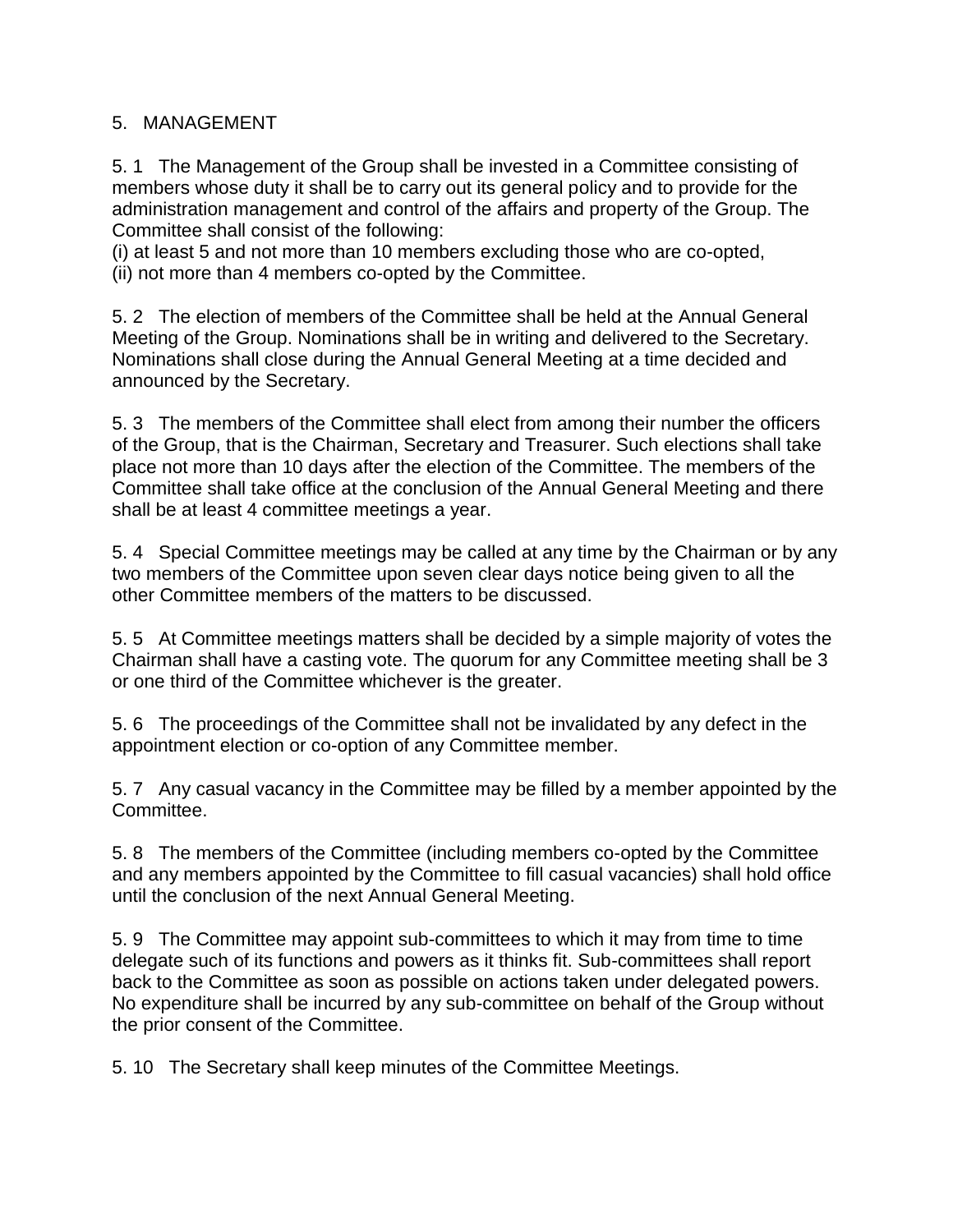### 6. MEETINGS

6. 1 The financial year of the Group shall end on the  $28<sup>th</sup>$  February in each year and a general meeting of members of the Group shall be convened as soon thereafter as possible for the purpose of receiving the Annual Report and the examined accounts of the Group and of electing the Committee for the ensuing year and to consider any other business as may be necessary. At least twenty one clear days' notice shall be given in writing by the Secretary to the members. There shall be a quorum when 5% of the members or 50 members are present whichever is the smaller.

6. 2 A Special General Meeting of the Group may be convened at any time by a resolution of the Committee or upon a requisition signed by one fifth or more of the members of the Group stating the object of the meeting. A meeting held on such requisition shall be called by the Secretary of the Group, and the Secretary shall give to the other members fourteen days notice of such a meeting. There shall be a quorum when 50 members are present.

6. 3 The Chairman of the Group shall be Chairman of any Committee or general meeting at which he is present. In his absence the Committee shall elect a Chairman. The Chairman of the meeting shall have a casting vote.

6. 4 Accidental omission to give notice to any member shall not invalidate the proceedings of any general meeting.

#### 7. FINANCE

7. 1 An annual subscription shall be payable by members of the Group and shall be such sum as the Committee shall recommend and the Group in general meeting shall approve.

7. 2 All the income and property of the Group shall be applied solely towards the objects of the Group and no portion thereof shall be paid or transferred in any way to any committee member of the Group provided that nothing herein shall prevent the payment in good faith of reasonable and proper remuneration to any employee of the Group (other than a committee member) and repayment of out-of-pocket expenses to members or committee members incurred in the course of the work of the Group.

7. 3 The Group shall have the power to collect and accept donations and to issue appeals for donations to raise money by bequests or otherwise. Any money raised or received may be retained by the Group and used at the discretion of the Committee of the Group. No form of permanent trading shall be undertaken in the raising of funds.

7. 4 The Committee may appoint employees not being members of the Committee as may from time to time be found necessary for carrying out the work of the Group and may fix their duties and remunerations.